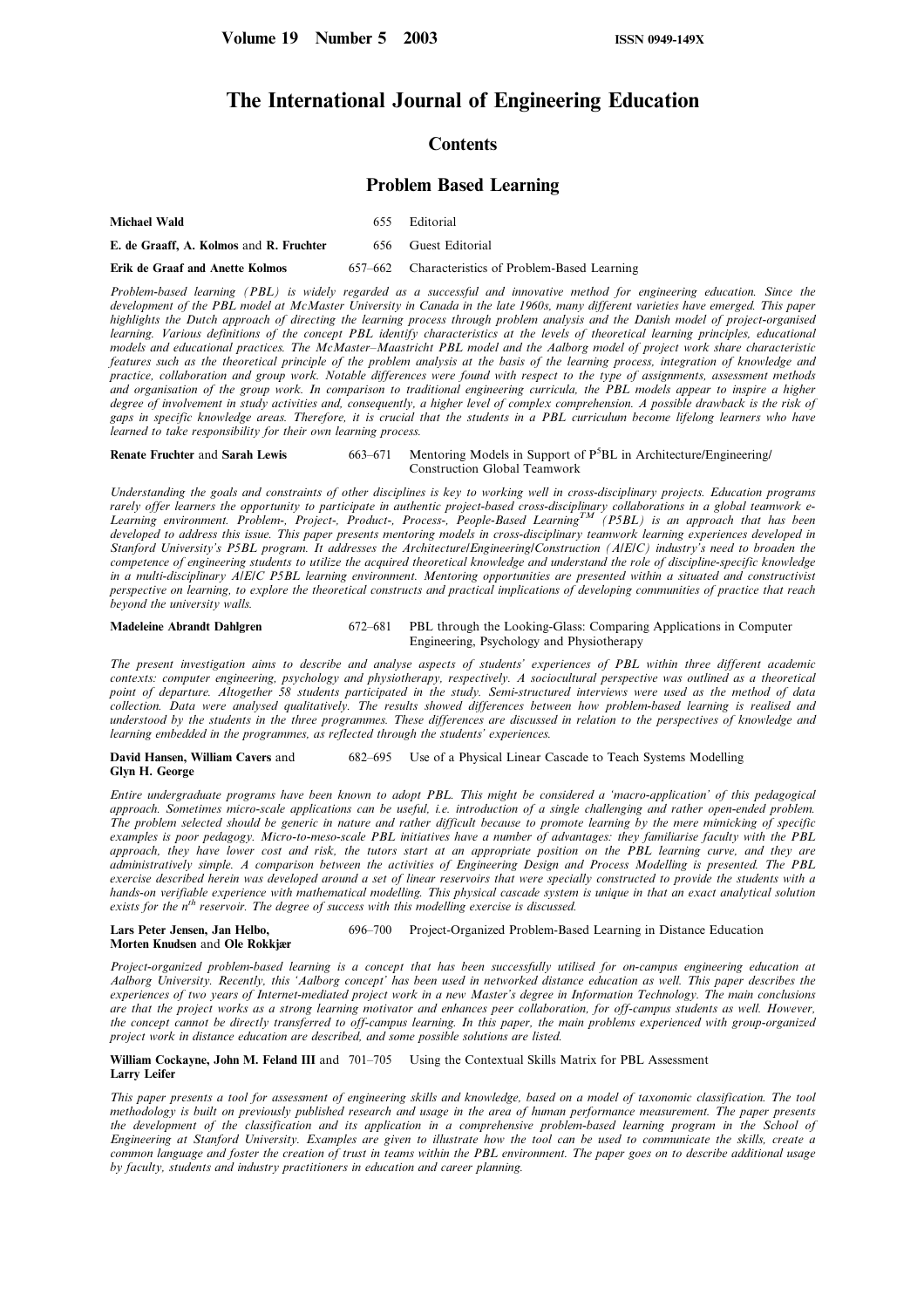#### Bernd Bender and Jörg Longmuss 706-711 Knowledge Management in Problem-Based Educational Engineering Design Projects

This paper describes an approach to a more systematic and goal-directed way of handling knowledge in educational engineering design projects. A knowledge management concept consisting of an IT-based knowledge management platform and a knowledge management training as an integrated part of the training of other fundamental trans-disciplinary competencies is introduced. This contribution is based on experiences in problem-based teaching in engineering design projects at the Technical University of Berlin as well as in experiences in implementing knowledge management into industry.

### B. Serpil Acar and Ian A. Newman 712-716 Students as Tutors—Learning Problem-Solving Skills by Tutoring PBL

This paper commences by briefly introducing the Systems Engineering degree programme at Loughborough University, explaining why it was designed with problem-based learning (PBL) as its integrating theme. The paper focuses on a final-year module which requires finalists to act as tutors to second- and first-year students undertaking PBL-based group project work. It explains the rationale for this approach and discusses some of the lessons that have been learned from the process. The paper concludes by discussing the benefits to the students of this form of facilitating and mentoring PBL.

Laureano Jiménez, Josep Font and 717–720 Unit Operations Laboratory Using Ill-Posed Problems Xavier Farriol

The unit operations laboratory is designed to engage students' interest, as it requires them to tackle practical assignments connected to prior knowledge. The course is organized around ill-defined open-ended problems. Students have to identify the problem, formulate hypotheses, search for information, conduct experiments, extract conclusions, and determine the best set of operating parameters to fulfil the objectives. The course requires extensive use of social skills (teamwork, decision-making, task management and oral and written communication). The `stop and go' method of organization was found to be very helpful in re-directing experimental work and as a source of continuous feedback.

### Stephen Ekwaro-Osire 721-724 <sup>'Pan-Mentoring' as an Effective Element of Capstone Design Courses</sup>

Because of the ambiguous nature of the capstone design course between the perfect setting for problem-based learning (PBL) and the unique challenges of the design process and its outcome, the third component of the PBL triad `problem/student/teacher' gains additional importance, i.e. the teacher. This paper explores the role of the teacher in a capstone design course as a 'pan-mentor'. Panmentoring' is defined here as establishing a close relationship with teams of students during the capstone design project, in order to foster the students' learning and to ensure a satisfying project outcome. Thus, `pan-mentoring' addresses challenges of capstone design (the chasm between theory and practice, vagueness and open-endedness, and performance anxiety) by drawing on the advantages of PBL (such as, self-regulated learning, enhanced critical thinking, and increased creativity).

#### Erol Inelmen 725-729 Challenging the Administration to Implement Problem-Based Learning in the Undergraduate Engineering Curriculum

Stakeholders in engineering education should change the learning paradigm from a teacher-centred to a student-centred approach. Experience gained in teaching automatic control, mechanical engineering orientation, machine language, engineering orientation and technical drawing has given the author confidence that changing the approach, enhances the quality of learning as well as rewards the instructor with greater professional fulfilment. Unfortunately changes made so far `here and there' in the educational programs are not enough to secure full conformity with present requirements of the real engineering practice. Suggestions are made to improve the curricula as a whole in industrial engineering, mechanical engineering and control system engineering with the hope that we will be soon witness more administrators encouraging changes in teaching approach.

| Terra L. Smith and William S. Janna | 730–733 Reflections on Scholarship of Integration as a Model for Problem-Based<br>Learning in Undergraduate Engineering Education |
|-------------------------------------|-----------------------------------------------------------------------------------------------------------------------------------|
| _ __. . __                          |                                                                                                                                   |

Ip Wai Hung, Albert C. K. Choi and 734–737 An Integrated Problem-Based Learning Model for Engineering Education Jimmy S. F. Chan

Traditionally, mechanical and manufacturing engineering degree courses have tended to place too much emphasis on theory, with too little application to the integration of real engineering problems. Further, students have tended to work on their own in tackling problems encountered, thus neglecting the important skill of working in a group and interpersonal communication skills. The authors present a model for a problem-based project, which aims at providing an opportunity for the students to work in groups on a real manufacturing problem and to simulate a situation as if they were employed in industry. A by-product of the project is that students have the opportunity to practise their oral and written communication skills. The problem-based learning aspect of the project is implemented through a design project that involves a typical consumer product. Assessment is an essential part of this integrated problem-based learning approach and this includes four important criteria: individual member assessment, group assessment, leader assessment and tutor assessment. The implementation results indicate that students find the approach more interesting and that it is an effective way of learning.

### Marcian Cirstea 738-741 Problem-Based Learning (PBL) in Microelectronics

The paper concentrates on the integration of the pedagogical theory and the Problem-based Learning (PBL) practice. This is illustrated on an engineering module example, Microelectronics, which follows a vocational teaching and learning strategy. Assessment methods in relation to PBL, facilitating and mentoring roles of teachers in PBL, transferable skills and learners' motivation are also aspects discussed by the paper and demonstrated on the basis of the Microelectronics module case study. Conclusions on the use of the PBL method in modern engineering education are drawn.

### Brian Bowe, Cathal Flynn, Robert Howard 742-746 Teaching Physics to Engineering Students Using Problem-Based Learning and Siobhan Daly

This paper describes how problem-based learning can be used to teach physics to first-year engineering students. The problem-based learning pedagogical approach promotes the development of key skills such as problem-solving and group skills. A model of problembased learning is then suggested for use with first-year students and the implications of its use are detailed. The evaluation of this PBL course is outlined. This paper should be of particular interest to anyone who is not in a position to convert a complete course from traditional teaching methodologies to problem-based learning but would like to introduce it into one part of a course.

W. L. Tse and W. L. Chan 747-753 Application of Problem-Based Learning in an Engineering Course

The usual way of learning technical knowledge about a microcontroller (MCU) is by reading relevant handbooks and textbooks. This method requires students to memorize many technical terms and usually ignores its actual application of the data. In this paper, a new approach is proposed using the problem-based learning technique to convey such engineering knowledge. A creative group project was designed for the class whereby students were required to develop their own way of designing a calculator using MCU. Throughout the project, they acquired self-learning techniques to tackle new problems. Moreover, problem-based learning provided students with a cooperative learning environment to enhance their learning capabilities.